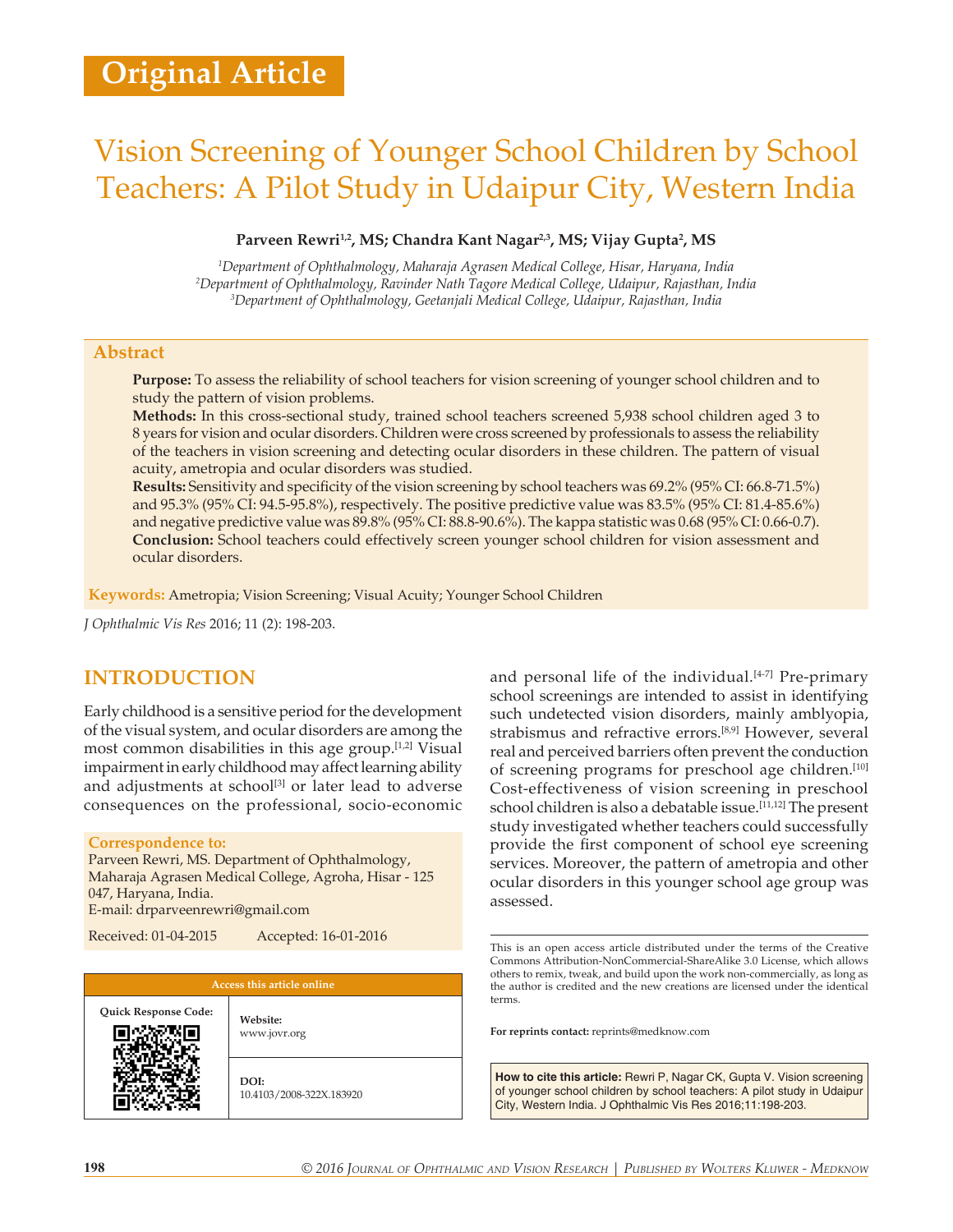# **METHODS**

The study involved younger school children, aged 3 to 8 years, from schools situated within the municipal corporation limits of Udaipur city (Rajasthan) in Western India. The study was approved by the institutional review board and adhered to the guidelines of the Declaration of Helsinki. A list of schools situated within the city limits was obtained from the district education office, and schools with pre‑primary (aged 3 to 5 years) and primary (aged 5 to 8 years) children were selected. Udaipur city was divided into six zones, and schools were mapped in the respective zones [Figure 1]. Schools were grouped based on functioning (government run versus private) and pattern of education (co‑education versus boys or girls exclusive) to bridge socio‑economic and gender gaps. The sample size was calculated, and schools were surveyed to collect data on eligible pre‑primary school children. The schools were randomly drawn from a sampling frame of schools in each zone, until the desired number of children was included.

A multistage technique was planned to screen children [Figure 2]. Stage one involved a pilot study in 10% of schools to evaluate its feasibility using Snellen chart for vision screening in these age groups. At the same time, a training module was developed and validated to train teachers regarding screening for ocular disorders. Stage two involved selecting two class teachers per school by voluntary agreement and training them for vision screening. Teachers were provided with explanations and demonstrations of the procedure of gross ocular examination and vision screening.

For gross ocular examination, teachers were trained to detect a deviated eye (squint), lusterless eyes or Bitot's spot, white opacity (corneal or lenticular) and signs and symptoms of ocular allergy, using teaching modules.

Vision screening was performed using Snellen charts at six meters distance in outdoor illumination. Different types of the Snellen chart were utilized considering to



**Figure 1.** Maps showing the location of Udaipur city in Rajasthan state in Western India. Udaipur city was divided into six zones and schools were randomly selected from each zone.

age range [Pictorial Snellen chart, Snellen E chart, Snellen chart with Hindi alphabets and Snellen chart with English alphabets]. The importance of proper distance, lighting condition and placing a hand over the other eye during vision screening was emphasized. Written guidelines summarizing the testing conditions, procedures and common pitfalls were provided to teachers and they were given three weeks to complete vision screening and to prepare a class‑wise list of children with visual acuity less than or equal to 6/9 in either eye, or the presence of any ocular disorder noticed during screening.

At stage three, cross screening of children was done by a team of professionals including ophthalmology residents assisted by trained medical students. The team screened all the children listed as "abnormal" by teachers to detect true positives. A random sample of 25% was selected from the children screened as normal (vision >6/9 or no ocular disorder) on screening by teachers. These children were screened to detect false negative (those with vision ≤6/9). Stage four involved issuing referral slips to all children with significantly reduced visual acuity ( $\leq 6/12$  in either eye) or the presence of any ocular disorder. Referral slips were sent to parents via the school authorities. Children who presented to us underwent ocular examination, cycloplegic refraction and subsequent management at the department of ophthalmology of the institute. In fifth and last stage, the data from children who underwent refraction at other centers was also collected. The refraction slips were sought from children through schools. This was done to include them in the analysis.

Ametropia was defined as uncorrected distant visual acuity of less than 6/9 which improved with a pinhole at least by two lines on the Snellen chart. The operational definition of myopia, hyperopia and astigmatism was correction equivalent to or more than ‑0.50 diopter (D),  $+0.50$  D and  $\pm 0.5$  D, respectively in children with



**Figure 2.** Flow chart depicting the scheme and study methodology.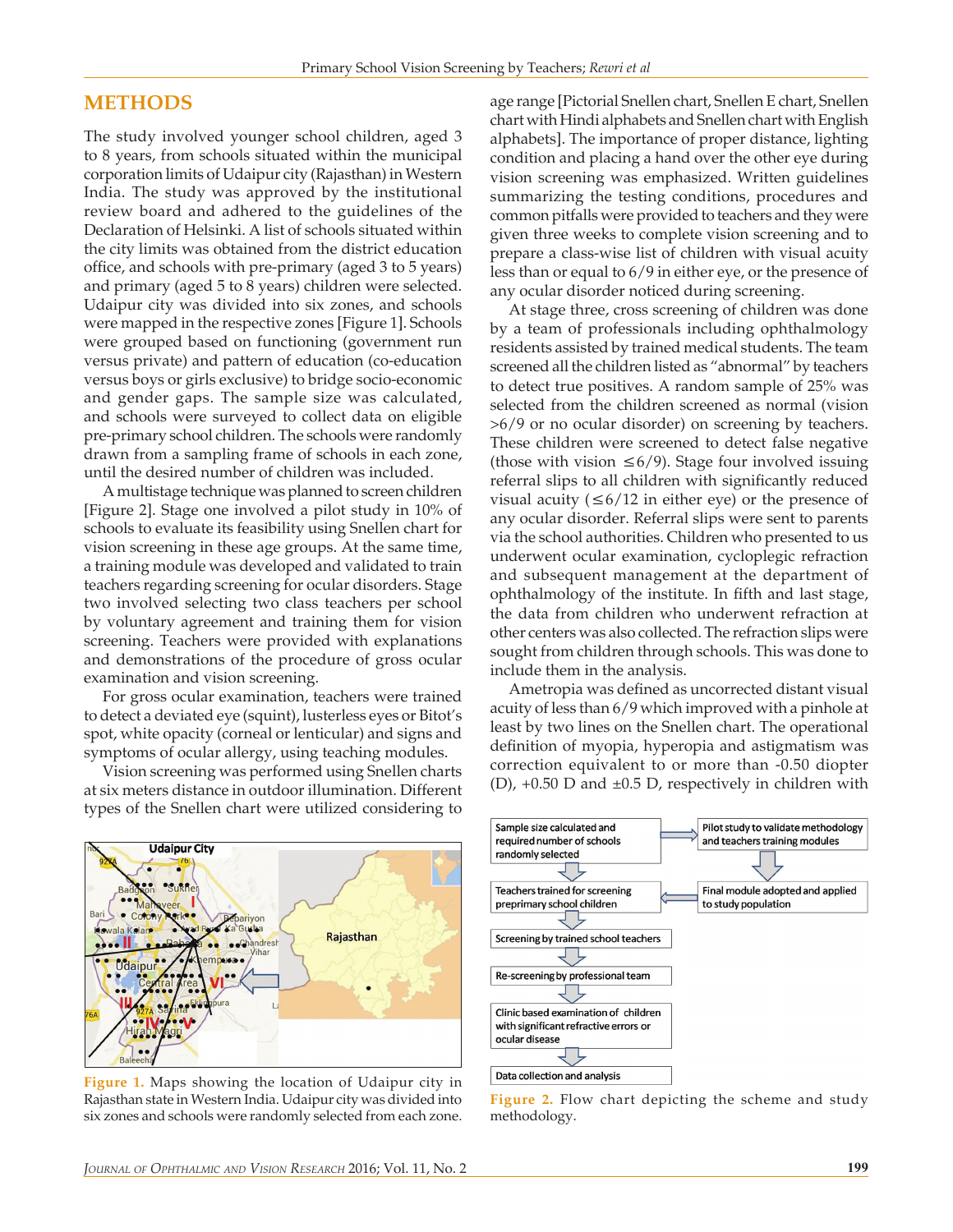significantly reduced visual acuity. Amblyopia was defined as non-improvement of reduced visual acuity  $( $6/9$ ) with optical correction in the absence of any$ organic cause.

Data was collected using a pre-designed form and then was entered into excel sheets. For analysis, enrolled children were divided into three groups. Group I comprised of children aged 3 and 4 years, Group II included those aged 5 and 6 years and group III consisted of children 7 and 8 years of age. Each group was further subgrouped on the basis of gender. Descriptive statistical analysis was done to calculate sensitivity and specificity of screening by teachers and to calculate the prevalence of refractive errors and ocular disorders. Statistical tests of significance were conducted using  $x^2$  tests, and the level of significance was set at 0.05%.

# **RESULTS**

A total of 6,122 children, aged 3 to 8 years, enrolled in 66 schools were included in the study. Of these 6,004 children underwent primary vision screening by school teachers; and 5,938 [Figure 3] were available for professional screening (response rate, 97%; 95% Confidence interval (CI): 96.5‑97.4%); these subjects included 3,393 (57%) boys and 2545 (43%) girls. On primary screening, school teachers detected 1,280 (21.5%; 95% CI: 20.4‑22.5%) children as having vision ≤6/9, and 42 (0.7%; 95 CI: 0.49‑0.91%) children with some ocular disorder [Table 1]. During the third stage, our professional team examined a total of 2,447 (41%) children, consisting of the 1,280 children who had failed primary screening and a random sample of 1,167 (25%) children who were reported to be normal (vision >6/9 and no ocular disorder) on primary screening.

Out of 1,280 children detected with subnormal vision on primary screening, 9 (0.7%) subjects were



**Figure 3.** Histogram showing the distribution of children in different age groups based on gender. Age groups I: 3 to 4 years, II: 5 to 6 years, and III: 7 to 8 years. **Figure 4.** Frequency distribution of visual acuity.

absent for screening by the professional team. A total of 1,271 children were re‑screened; 1,070 (84%) cases had vision ≤6/9 (true positive), while 201 (16%) children had vision  $>6/9$  (false positive). Out of 1,167 (25%) randomly selected "normal" children, 119 (10.1%; 95% CI: 8.3-11.8%) subjects had vision  $\leq 6/9$  in either eye (false negative). The projected false negative number for the sample population ( $n = 4,658$  with vision  $> 6/9$ ) was 475 (10.7%). In the study population, 4,393 (73.8%; 95% CI: 72.8‑75.1) children had vision better than 6/9. A total of 364 children had significantly reduced visual acuity after the professional cross screening. The prevalence of significantly reduced visual acuity was 8.04% (95% CI: 7.35‑8.73%), of whom children with visual acuity of  $≤6/18-6/60$  comprised the majority (4.05%) [Figure 4]. Ametropia in both eyes was found in 247 (68%; 95% CI: 63.2‑72.9%) subjects, and 41 (11%; 95% CI: 8.2‑14.7) children were already wearing glasses.

All children with significantly reduced visual acuity were given referral slips for cycloplegic refraction and ocular examination. Out of 364 referred children, 258 (71%) subjects underwent refraction at our institute while 83 (23%) were examined at other eye care centers, with an overall response rate of 93.6%. All 41 children wearing glasses were referred to eye care centers for refraction, of whom 7 (17%; 95% CI: 5‑28%) needed a change of glasses. The level of visual impairment was significantly higher in children with glasses as compared to those with uncorrected refractive errors [Table 2]. Hyperopia

**Table 1. Distribution of children at different age groups in relation to gender and the frequency of children with vision ≤6/9 on primary screening by school teachers (age groups ‑ I: 3‑4 years; II: 5‑6 years; III: 7‑8 years;** *n***=5938)**

| Age<br>groups | Enrolled<br>children |  | Children with<br>vision $\leq 6/9$ on disorders<br>primary screening |                                    |  | Ocular |              |
|---------------|----------------------|--|----------------------------------------------------------------------|------------------------------------|--|--------|--------------|
|               |                      |  |                                                                      | Total Boy Girl Total (%) Boy Girl  |  |        | <b>Total</b> |
| $\mathbf{I}$  |                      |  |                                                                      | 1174 681 493 269 (22.9) 159 110    |  |        | 06           |
| $\mathbf{H}$  |                      |  |                                                                      | 2274 1282 992 523 (22.9) 296 227   |  |        | 19           |
| Ш             |                      |  |                                                                      | 2490 1430 1060 488 (19.5) 270 218  |  |        | 17           |
| All           |                      |  |                                                                      | 5938 3393 2545 1280 (21.5) 725 555 |  |        | 42           |

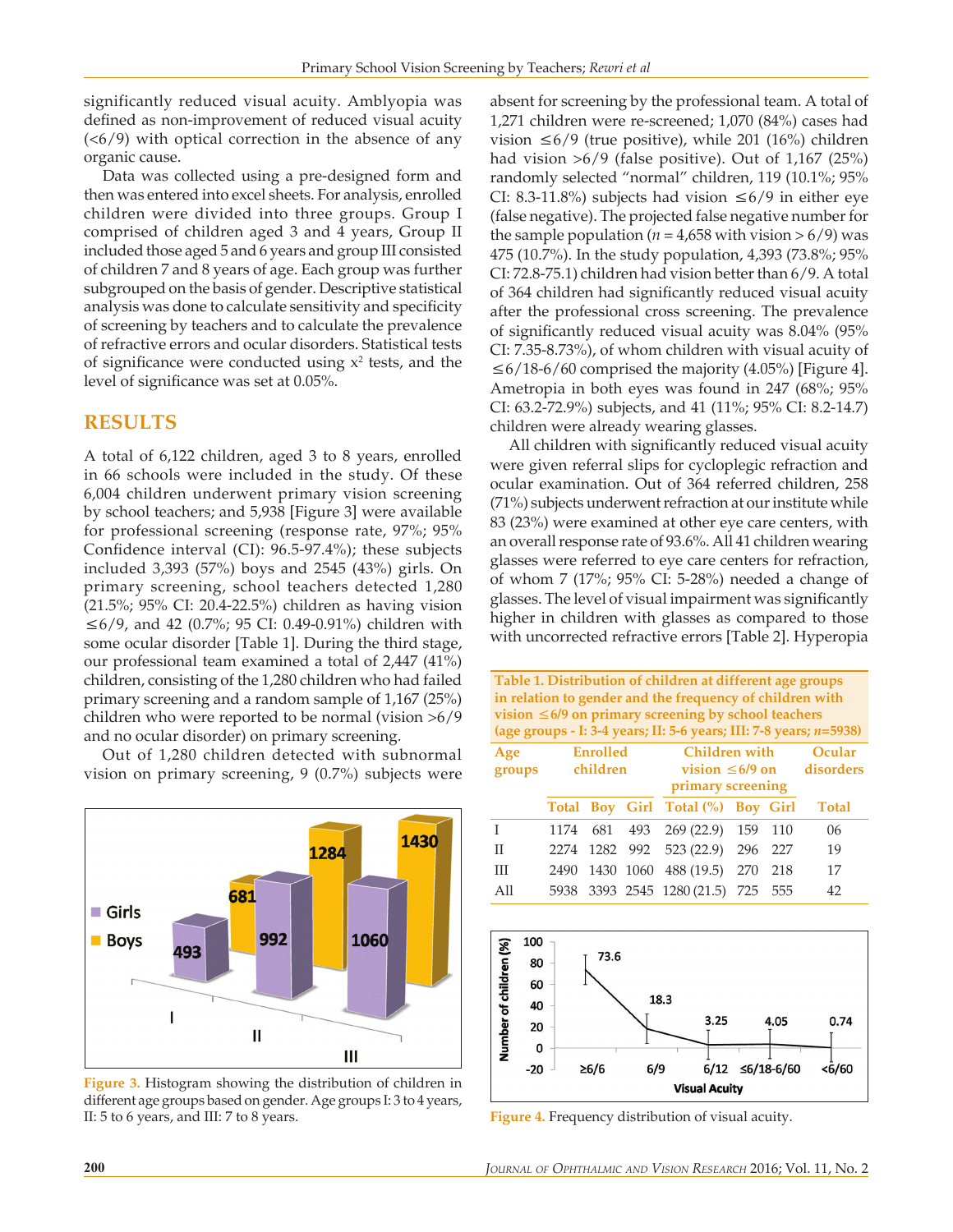dominated as the most common type of refractive error among all age groups [Table 3]. There was no gender‑based significant difference in the frequency and pattern of ametropia (p, 0.732). All 42 children detected with ocular disorders underwent a comprehensive eye examination at our institute.

Sensitivity and specificity of vision screening by school teachers in younger age children was 69.2% (95% CI: 66.8‑71.5%) and 95.3% (95% CI: 94.5‑95.8%), respectively. The positive predictive value was 83.5% (95% CI: 81.4‑85.6%) and negative predictive value was 89.8% (95% CI: 88.8‑90.6%). The kappa statistic was 0.68 (95%CI: 0.66‑0.7). These indicators were significantly better  $(P < 0.01)$  for children aged above five years [Table 4].

Ocular disorders were confirmed in all 42 children on professional screening. None of the children in the randomly selected cross‑screening sample had any obvious ocular disorder. Ocular disorders such as refractive amblyopia were found in 53 (0.89%; 95% CI: 0.65‑1.13%) children [Table 5].

# **DISCUSSION**

School vision testing is considered as an effective program for early detection and intervention against childhood blindness.<sup>[13-15]</sup> In India, it is a part of the national program for control of blindness, executed by school teachers, targeting school children aged 8-15 years.<sup>[16]</sup> To the best of our knowledge, no study in India has evaluated the validity of school teachers in screening younger school age children.

The presence of significant refractive errors and strabismus are potential risk factors for amblyopia in preschool children.[17] The primary aim of early age vision screening and eye examination strategies is to detect and treat amblyogenic conditions.<sup>[18]</sup> Cost-effectiveness of screening in this age group of children is debatable.<sup>[8,19]</sup> Usefulness of vision screening in preschool children has been demonstrated, and implementation of the program is recommended.[20‑23]

Several types of charts have been validated for screening preschool children.<sup>[20,21,24,25]</sup> We chose the Snellen charts due to their wider availability, simplicity of use and teacher's experience in screening. Similarly, the training module for detecting ocular disease was kept simple as the purpose was to detect children with any abnormal ocular sign and symptom, but not a correct diagnosis, by the screening teachers. In our study, teachers correctly identified all children with ocular disorders as per module. We selected the cut off visual acuity for referral to be 6/12, as it is considered more cost- and compliance effective for spectacle use.<sup>[16,26]</sup>

In the current study, we found that trained school teachers were effective in detecting refractive errors and ocular disorders in younger school children. **Table 2. Comparison of presenting visual acuity among children wearing glasses and those with uncorrected visual acuities (***n***=341)**

| Un-corrected<br>visual acuity* | <b>Number</b><br>of children<br>wearing glasses<br>$\binom{0}{0}$ $(n=41)$ | Number of children<br>with uncorrected<br>refractive errors (%)<br>$(n=299)$ |
|--------------------------------|----------------------------------------------------------------------------|------------------------------------------------------------------------------|
| 6/12                           | 9(21)                                                                      | 129(43)                                                                      |
| $≤ 6/18-6/60$                  | 27(66)                                                                     | 144 (48)                                                                     |
| < 6/60                         | 5(12)                                                                      | 26(9)                                                                        |

**Table 3. Distribution of ametropia among children with vision <6/12 in either eye (age groups ‑ I: 3‑4 years, II: 5‑6 years, and III: 7‑8 years;** *n***=341)**

| Age<br>groups | <b>Total</b> | <b>Hyperopia</b><br>(%) | <b>Myopia</b><br>(%) | <b>Astigmatism</b><br>(%) |
|---------------|--------------|-------------------------|----------------------|---------------------------|
|               | 43           | 39(90)                  | 2(5)                 | 2(5)                      |
| H             | 125          | 84 (67)                 | 13(10)               | 28(23)                    |
| Ш             | 173          | 119 (69)                | 15(9)                | 39(22)                    |
| All           | 341          | 242 (71)                | 30(9)                | 69(20)                    |

**Table 4. Reliability indicators of teachers screening for children in different age groups (age groups ‑ I: 3‑4 years, II: 5‑6 years, and III: 7‑8 years;** *n***=5938)**

| Age    | 95% CI (%)              |                          |                    |                    |  |  |
|--------|-------------------------|--------------------------|--------------------|--------------------|--|--|
| groups | <b>True</b><br>positive | <b>False</b><br>negative | <b>Sensitivity</b> | <b>Specificity</b> |  |  |
| T      | 70 (68-73)              | $19.5(18-21)$            | 53 (43-58)         | 90 (88-92)         |  |  |
| П      | 85 (69-72.5)            | $9(8-10)$                | 74 (70-77)         | 95 (94-96)         |  |  |
| Ш      | 89.5 (69-72)            | $8(7-9)$                 | 75 (71-78)         | 97 (96-98)         |  |  |
|        |                         |                          |                    |                    |  |  |

CI, confidence interval

| Table 5. Prevalence of ocular disorder in children based<br>on professional screening |                                    |               |  |  |
|---------------------------------------------------------------------------------------|------------------------------------|---------------|--|--|
| Ocular disorder                                                                       | Prevalence, $n$ $\left(\% \right)$ | 95% CI (%)    |  |  |
| Amblyopia                                                                             | 11(0.18)                           | $0.08 - 0.29$ |  |  |
| Bitot's spot                                                                          | 5(0.08)                            | $0.01 - 0.16$ |  |  |
| Cataract                                                                              | 2(0.0003)                          | $0 - 0.1$     |  |  |
| Corneal opacity                                                                       | 7(0.11)                            | $0.03 - 0.2$  |  |  |
| Ocular allergy                                                                        | 16(0.26)                           | $0.14 - 0.4$  |  |  |
| Strabismus                                                                            | 12(0.20)                           | $0.09 - 0.32$ |  |  |
| CL confidence interval                                                                |                                    |               |  |  |

CI, confidence interval

Overall agreement for the validity of vision screening in younger school children was good in our study, although the performance was better in children aged more than five years. This probably resulted from lack of cooperation, hesitation, shyness or difficulty in comprehending the teachers' instructions. However, the results are comparable to studies on screening older school children by teachers.[27,28] Previous studies have noted variable validity in school vision screening by school teachers.[13,18,27‑30] In the other study conducted in Iran,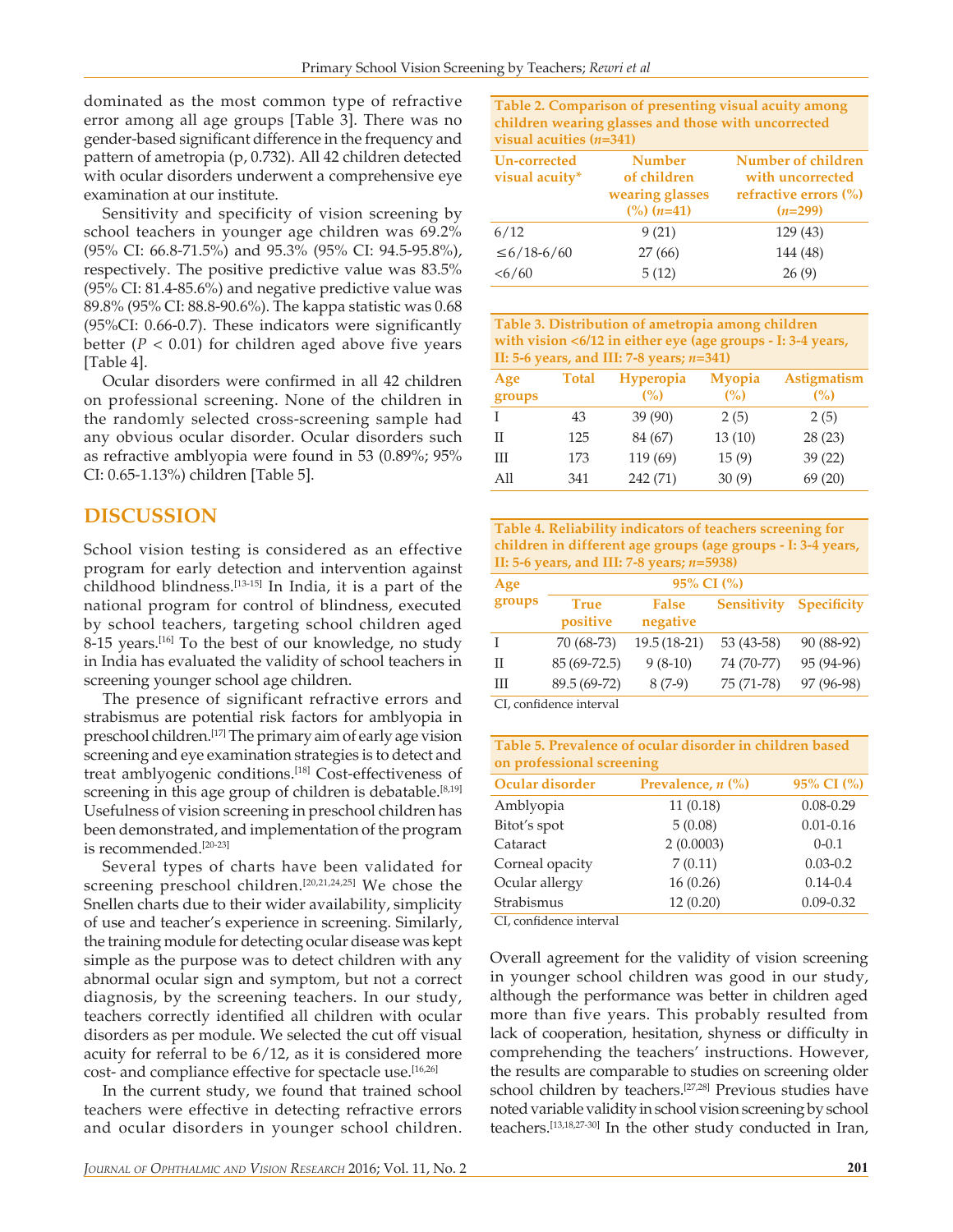sensitivity and positive predictive values of screening by teachers were low.[29] Agreement for vision screening by school teachers and profession was moderate in a study from Nigeria.[27] Training school teachers for screening school children have been shown to improve outcomes.<sup>[31]</sup>

The prevalence of refractive errors among younger school children in the present study was 8%, which lies in the mid-range  $(1.8-23\%)$  reported in previous studies.<sup>[32]</sup> The prevalence of refractive errors varies among different studies due to the age of target population, the definition of refractive errors and sampling techniques. The pattern of refractive errors also depends on the age of the population. Hyperopia tends to predominate in the early years, and myopia is the refractive error which most likely develops during primary school presenting typically between 8 and 12 years of age.<sup>[18,32]</sup> In our study, we found hyperopia as the predominant refractive error in all age groups; however, myopia and astigmatism tend to increase with older age. Jamali et al also reported a predominance of hyperopia in their study on preschool children.[33] The presence and amplitude of hyperopia have been shown to be associated with amblyopia.<sup>[34]</sup>

Uncorrected or undetected refractive errors were significant in the study, and only 11% of children were wearing glasses. This issue endorses the necessity for regular screening procedures in school children. Among those wearing glasses, a proportion of children did not have regular follow-up for their refractive errors and required a change of glasses.

While studying the prevalence of ocular disorders among children, we included amblyopia, which was not part of primary screening by school teachers. The prevalence of amblyopia in our study was lower as compared to other studies.[32,33,35] Possible reasons for this issue could be that children with greater refractive errors were already using glasses. Racial differences also have been noted, and Asians tend to have a lower prevalence.[36] The prevalence of other disorders was comparable to other studies.<sup>[32,37]</sup> There was a relatively higher prevalence of ocular allergy in our study population, which may be explained by the dry and windy climate in Western India.

The present study does have some limitations. We studied only one aspect of screening, the i.e., reliability of school teachers in screening children and did not address problems associated with screening this age group. Secondly, we did not study the reasons why some children did not turn up for refraction. Studying this aspect may be beneficial in formulating study designs with more accuracy and feasibility. However, the results of this study indicate that the scope of school vision screening may be broadened to include younger age children and trained teachers can effectively detect and refer these age group children. There is currently no existing school health program for pre‑primary school children in India, and this study may provide data for effective planning for such program.

## **Acknowledgements**

The authors would like to thank Dr. Shalini Virani, Dr. Sohan Lal Yadav and Dr. Kirti for their help in collection and processing of data. We also thank all school teachers, children and their parents for their participation; and acknowledge the valuable support from the medical interns; ophthalmic department staff and department colleagues: Dr. Dinesh Bhardwaj, Dr. Meera Tirpathi, Dr. Arvind Morya, Dr. Sharva Sharma and Dr. Jaquline for coordinating the refraction and eye examination services.

### **Financial Support and Sponsorship**

Nil.

### **Conflicts of Interest**

There are no conflicts of interest.

# *REFERENCES*

- 1. Nwosu SN. Childhood eye diseases in Anambra State, Nigeria. *Niger J Ophthalmol* 1999;7:34‑38.
- 2. Adhikari S, Shrestha U. Validation of performance of certified medical assistants in preschool vision screening examination. *Nepal J Ophthalmol* 2011;3:128‑133.
- 3. Ciner EB, Schmidt PP, Orel-Bixler D, Dobson V, Maguire M, Cyert L, et al*.* Vision screening of preschool children: Evaluating the past, looking toward the future. *Optom Vis Sci* 1998;75:571‑584.
- 4. Reed MJ, Kraft SP. Vision health care providers' attitudes and experiences with preschool vision screening in Ontario. *Optom Vis Sci* 2004;81:548‑553.
- 5. Marshall EC, Meetz RE, Harmon LL. Through our children's eyes– the public health impact of the vision screening requirements for Indiana school children. *Optometry* 2010;81:71‑82.
- 6. Davidson S, Quinn GE. The impact of pediatric vision disorders in adulthood. *Pediatrics* 2011;127:334‑339.
- 7. Chua B, Mitchell P. Consequences of amblyopia on education, occupation, and long term vision loss. *Br J Ophthalmol* 2004;88:1119‑1121.
- 8. Simons K. Preschool vision screening: Rationale, methodology and outcome. *Surv Ophthalmol* 1996;41:3‑30.
- 9. Ehrlich MI, Reinecke RD, Simons K. Preschool vision screening for amblyopia and strabismus. Programs, methods, guidelines, 1983. *Surv Ophthalmol* 1983;28:145‑163.
- 10. Alley CL. Preschool vision screening: Update on guidelines and techniques. *Curr Opin Ophthalmol* 2013;24:415‑420.
- 11. Rahi JS, Dezateux C. The future of preschool vision screening services in Britain. *BMJ* 1997;315:1247‑1248.
- 12. Wormald R. Screening in ophthalmology. In: Johnson GJ, Minassian DC, Weale R, editors. The Epidemiology of Eye Diseases. 1<sup>st</sup> ed. London: Chapman and Hall Medical; 1998. p. 83-100.
- 13. Sharma A, Li L, Song Y, Choi K, Lam DS, Zhang M, et al*.* Strategies to improve the accuracy of vision measurement by teachers in rural Chinese secondary schoolchildren: Xichang Pediatric Refractive Error Study (X‑PRES) report no 6. *Arch Ophthalmol* 2008;126:1434‑1440.